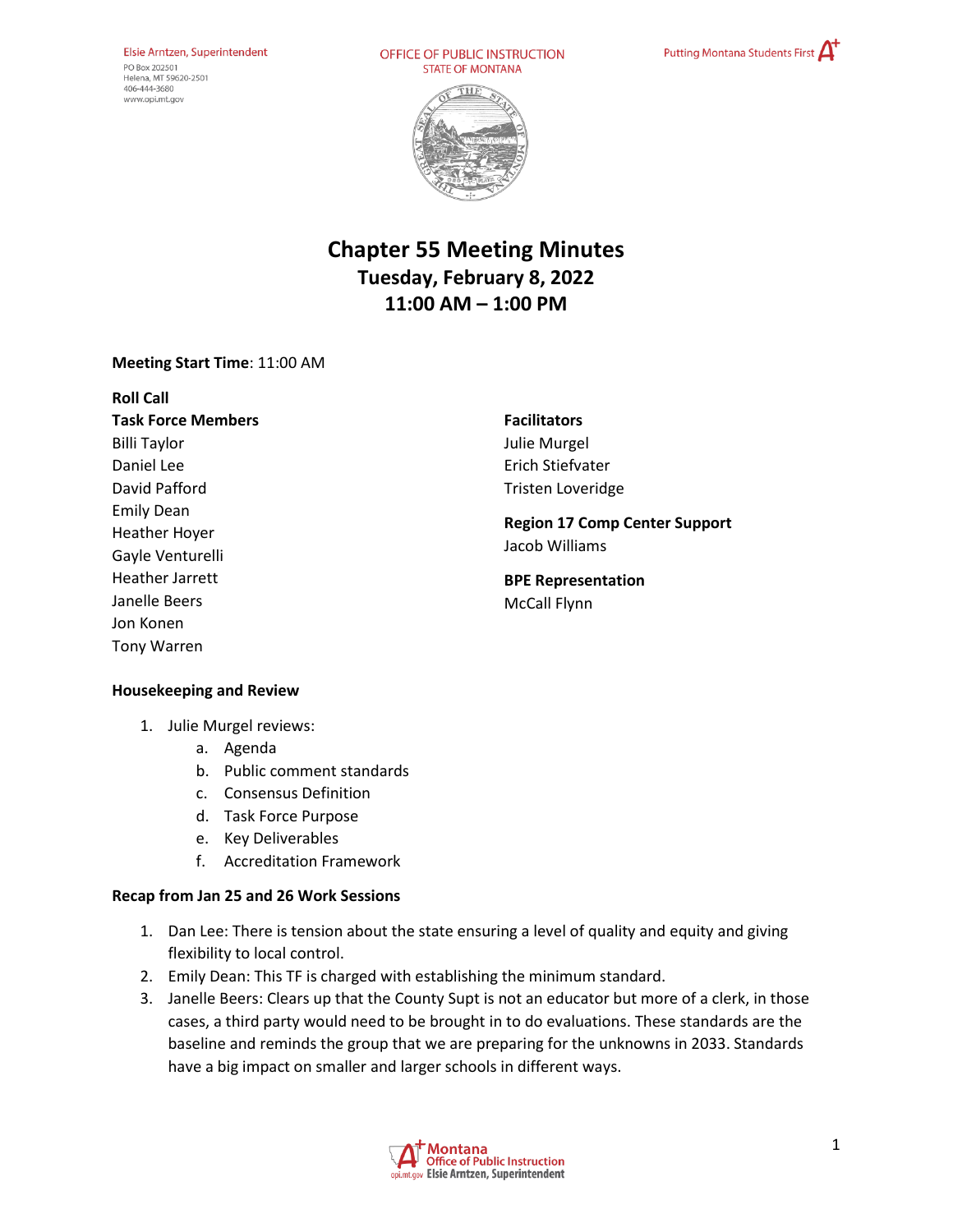- 4. Heather Jarrett: Idealism of the task but balancing accountability. Flexibilities in regard to school size, resources available to all schools (impacting funding), accountability for state vs local needs.
- 5. Billi Taylor: Don't generalize the standards too much. Districts need the flexibility to meet community needs.
- 6. Gayle Venturelli: No change is successful unless there is fidelity with everyone involved. Strong leadership is needed. There needs to be dedication and a reminder of why we are in this business.
- 7. David Pafford: Discussion what a future school in MT will look like in 2033. Part of a TF that will set standards for a public school system that is in flux and the future is unknown. He reviewed the NWCCU evaluation handbook for MSU. Learned why accreditation is important and why institutions would strive for it. How important accreditation is to taxpayers. Reviewed MTSBA survey results. He learned how complex the standards are. The individuals he spoke with, there was no working idea about MCA standards. They are more pragmatic and concerned about their kids being safe, being able to read and write, and being prepared for the workforce.
- 8. Jon Konen: Find balance between providing flexibilities and high minimum standards. How are changes in the flexibilities going to affect the budget? What are the themes that are important to think about? He mentions mental health specifically.
- 9. McCall Flynn: Time spent walking through the ARM which was helpful. Recognizing the need for continuous local control and different flexibilities for schools. Administrative rules are complex, and our work is very important to update and modernize the rules as best we can.

# **Interview Responses**

- 1. Jacob Williams reviews interview responses and the common themes found in responses
- 2. Interview Debrief
	- a. What did you see/hear/notice about the themes?
	- b. What does this mean for our work?
- 3. Q1 How do you determine if a school is successful? (Gayle, Billi, Dan)
	- a. Billi: Growth centered around Academic, SEL, and mindsets. Some graduation and transition success beyond HS and culture in school and mindset. We have talked about how growth can be more of an emphasis in the standards.
	- b. Gayle: Data driven. Most school boards don't understand what the data represents. School boards should be trained to interpret data. All of this should be in the strategic plan.
	- c. Dan: Post-secondary preparation outcome measures: graduation rates, ACT, postsecondary acceptance rates, and employment rates. School climate: safety, support for learning, interpersonal relationships, social support, physical surroundings, administration, leadership, and professional relationships. School districts/schools engage in some sort of reflection. Every school is in a different place and has different areas they would like to focus on but giving the tools to reflect.
- 4. Q2 What are the essential elements of a successful school? (David, Emily)
	- a. David: focused on non-school board members. Board trustees need to recognize the role of SEL in education. Board trustees must be pragmatic about business in order to ensure tax funds are spent properly. He is beginning to become smarter about the role

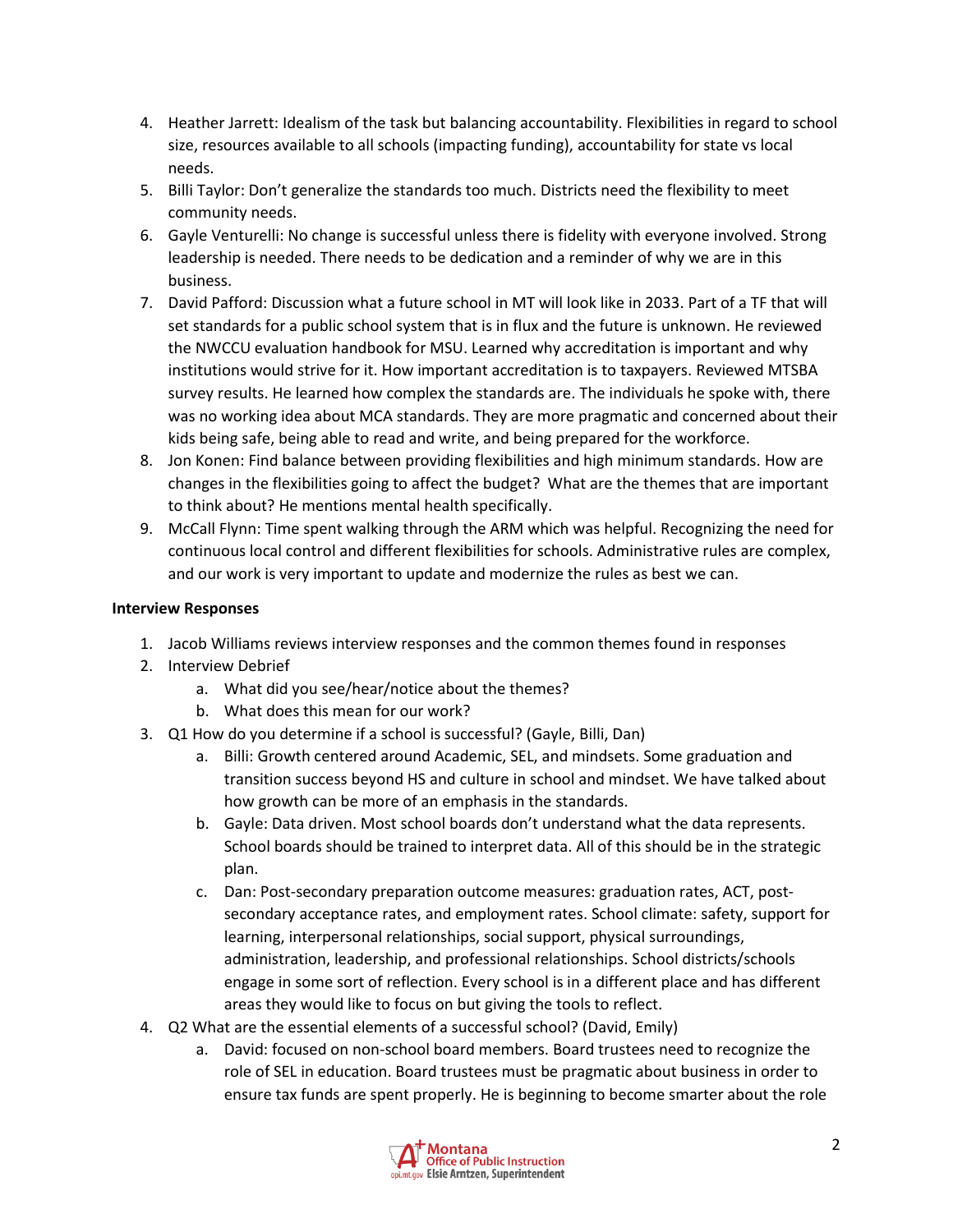of SEL vs. reading writing and arithmetic. A quality school is not a factor of just reading writing and arithmetic, families, staff, and students expect supportive services and funding

- b. Emily: flexibility relationships and communication delivered through quality staff a positive school culture which is a safe learning environment. A shared vision with all stakeholders.
- 5. Q3 How should we ensure that the essential elements for a successful school are in place? (Heather J, Janelle, Jon)
	- a. Heather J: Level of responsibility that teachers, school leaders, and administrators hold. Retention and longevity of teachers and leaders. All of school stakeholders need to be questioned with school culture surveys. Funding, school culture, accountability standards, and the mental health focus. Are we asking the right questions when talking about accountability? What standards are each school using?
	- b. Janelle: Funding, facilities, how staff is kept, highly qualified staff (teacher and administrators). Everything comes back to flexibility with standards but have highly qualified staff. Hiring and retaining qualified staff with flexibility. Local control and curriculum.
	- c. Jon: Funding, ability to lead, highly qualified staff, ability to have stakeholders take part and how they take part in having a successful school.
- 6. Q4 Should quality standards be linked to staffing requirements? Why or why not? (Heather H, McCall, Tony)
	- a. Heather H: Flexibility, Funding, highly qualified teachers. When a school is struggling to meet goals, they often have to make cuts or cannot hire in strategic places.
	- b. McCall: there was confusion with the question. Stakeholders are interested in staffing requirements. Want to see more flexibility in staffing ratios and variances but don't want to see an unfunded mandate with those changes.
- 7. David Pafford: Another aspect of staffing in MT schools. Noncitizen teachers place illegal votes into the system. The number of non-US teachers in classrooms may become an issue to community members. Should a quality school have a standard established by the state when they choose/have to hire a non-citizen?
	- a. Julie responds that yes there have been an increase in teachers that are holding visas in the state.
	- b. Gayle asks if teachers that are here on a visa are held to the same standard in earning their teaching credentials?
		- i. Julie responds that yes; they have the same requirements as anyone to complete licensure.
- 8. Jon Konen: During last Western MASS meeting, an education leader sending an email asking for information about these questions. Jon responded that there should be trust in the team and we have started off. Some of these questions made it look like the TF is trying to do away with everything in Ch55.
	- a. Julie responds that this is a good group of people, and the work is very important. It is important to be transparent. If anyone has any questions refer them to the OPI website to find some additional information.
	- b. <https://opi.mt.gov/School-Quality-Task-Force-Negotiated-Rulemaking>

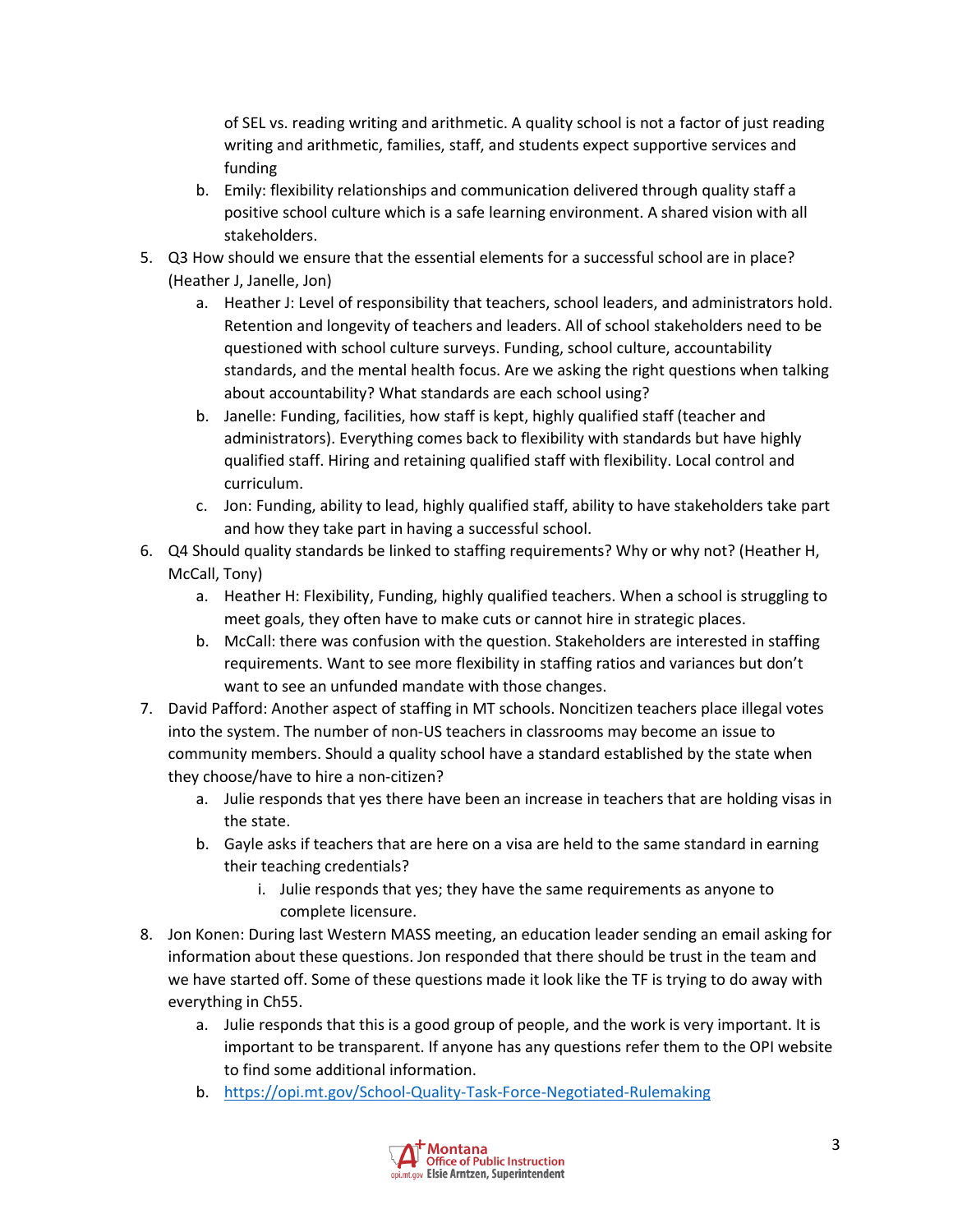## **Finalize the Field Survey**

- 1. Julie Murgel explains the intention of the survey and reviews the survey questions
	- a. Goal is to complete survey and get it sent out to be collected by March 3rd
- 2. Part 1: Your Role
	- a. Dan Lee: "Resident in a rural community" he asks why are we focused on this over any other resident of Montana? What about residents in other communities? How do you define rural?
		- i. Julie: comments that we can take that out.
		- ii. Julie asks if "community member" should replace this option.
			- 1. There is agreement in the TF
	- b. Gayle would like to see "retired district employee". They may be more willing to take a stand than current employees.
	- c. Heather H suggests including "parent/guardian of school aged child". People who will not answer the survey without this option available.
	- d. Heather J wants to agree with Dan. That "community member" should be included. Also, would like to see "retired teacher / administrator" as they would have valuable information. "District board of trustees" should read "trustee" since they are not filling it out as the full school board. How do we define a "subject matter expert"?
	- e. Dan Lee: Concerned about "check all that apply". How will we report that out? How are we using these items? Rather than all that apply use check "what best describes your role".
	- f. David: What is our definition of "subject matter expert"?
		- i. Julie states this is duplicated and can be removed.
	- g. Janelle: "Education consultant", who is this and where will the survey be sent to find those people? Other school staff are not represented either like paraprofessionals
	- h. David: Are we curious about if elected officials have to say as well?
		- i. Julie asks if this would be captured under Trustees
	- i. Julie Murgel asks if Education consultant can be removed?
		- i. Heather Hoyer answers that yes, their roles will also be in other categories as well.
- 3. Q1 Which of the following, do you think, are essential measures of school quality?
	- a. Heather H: "Student Satisfaction" typo. Is the audience of this question going to understand what essential measures are? This should be rewritten to be broader and clearer. She suggests "Which of the following do you think are the most important characteristics of a quality school?"
	- b. Billi: Agrees with Heather. From the surveys, there is commonality on success beyond HS. Not sure if "student performance outcomes" is clear (testing, success after HS). The terms need to be broken down to be more simplistic.
	- c. Dan: if the question is about outputs, staff stability and family satisfaction are not school outputs. The question and the responses don't line up as is. Dan agrees with Heather H's suggestion.
	- d. Gayle: suggests language such as "…are essential in measuring school quality?"
	- e. Erich summarizes, simplify the question, add post-secondary success (or equivalent), modify some selection so a general audience can understand.

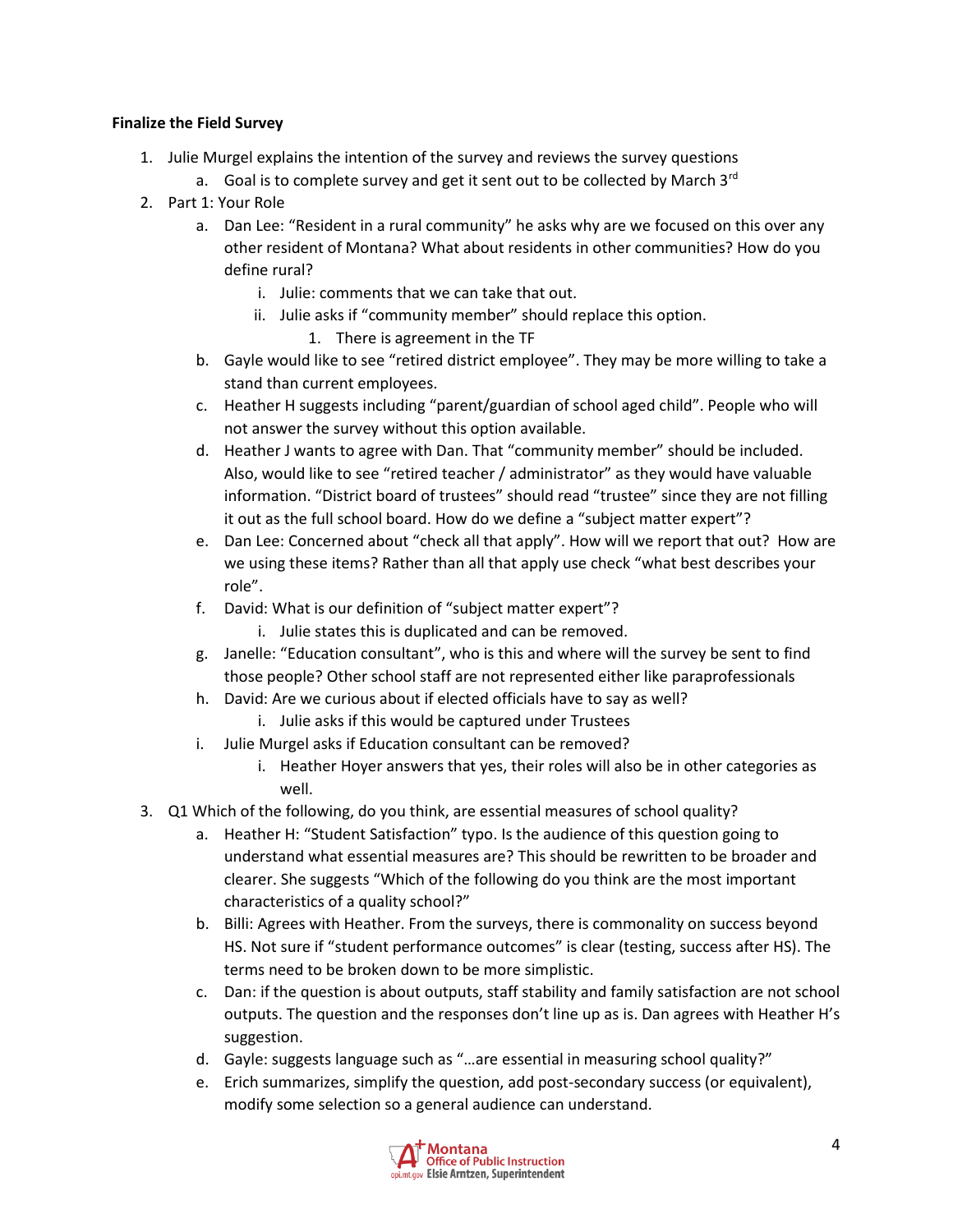- 4. Q2 Rank order the essential measures of school quality?
	- a. Dan: suggests that instead of having 8 choices, we use a Likert scale like Extremely important, important, not important.
		- i. McCall and Heather J agree
	- b. Gayle: 1=most important and 6=less important in question instructions
	- c. Billi: Wonders if the top two "standardized student assessment scores" and "standardized student assessment growth rates" should be separated to get a better idea of what individuals think of scores vs growth.
		- i. Julie: should this be a separate question then?
		- ii. Billi: yes, will help us decide to focus on scores or growth.
- 5. Q3 List any "other essential measures of school quality not listed above.
	- a. Gayle: how well does a parent/guardian understand scores?
		- i. Julie: what do we mean by "scores" and "growth"
	- b. Dan: could ask the importance of an achievement test vs student growth
	- c. David: It is my experience that community members struggle to find and understand ESSA Report Cards that show growth and achievements.
- 6. Q4 Rank order the essential staffing components (inputs) that ensure school quality?
	- a. Dan: again, should structure as a Likert scale.
	- b. Heather H: has there been a diagnostic on how long the survey will be? If it takes longer than 5min they won't complete it. Maybe separate it for professionals and public.
	- c. Billi: including food service and full education staff.
- 7. Q5 What essential program components (inputs) must be in place to ensure school quality?
	- a. Julie: This is kind of the same as the previous. Possibly could condense to reduce the number of questions.
	- b. Dan: we are using essential too often. Suggests essential is deleted in the language. School safety is not included but was a theme in the interviews.
- 8. Q6 What process should MT use to measure essential components (inputs) of school quality? Check all that apply for each school category.
	- a. Heather H: Need to include elementary as well or take High Schools off. HS are not the only quality schools we have.
	- b. Gayle: Doesn't see anything addressing alternative education. Not sure if it needs to be included but, in her district, she feels it is an important need.
	- c. Dan: Not sure if it is necessary to have five categories. We are trying to check school quality and ARM compliance. Why are we interested in ARM compliance for HS only or targeted schools? General public may not be able to discern the difference.
- 9. Q7 How frequently should essential components for school success be monitored?
	- a. Dan: This is an important question. If we are going to do site visits, we cannot visit every school every year. Having a sense how necessary it is to check in. Possibly three years.
	- b. Heather H: Monitoring and accreditation are synonymous in this case. We need to be mindful of the audience.
	- c. Gayle: Suggests "formal evaluation".
	- d. Jon: would be ok with a five-year period because schools often plan on a five-year cycle.
- 10. Q8 To what degree are the established procedures and schedules for reviewing the accreditation status of each school effectively certifying school quality?